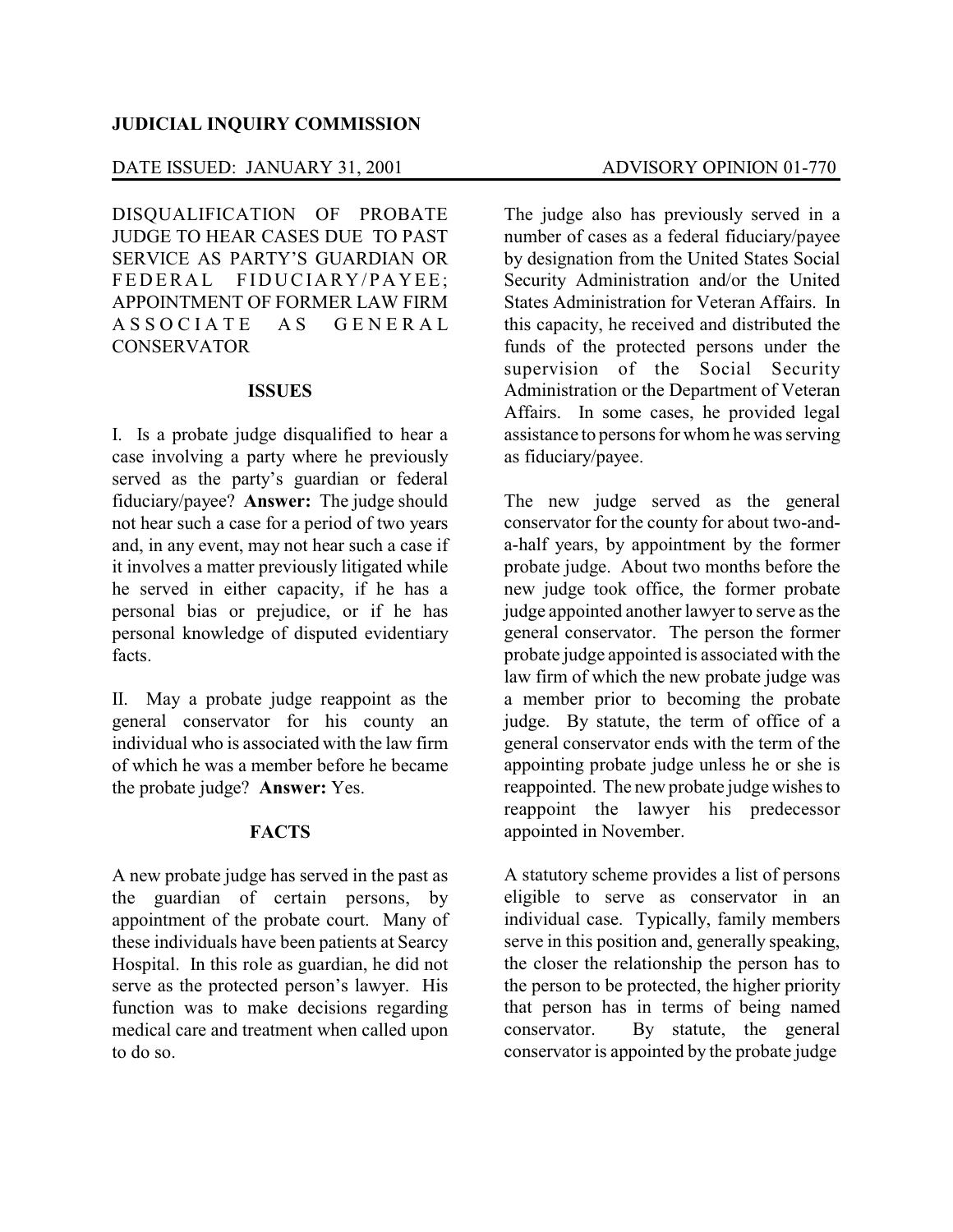to serve as the conservator when no other fit person applies for appointment and qualifies.

There is no compensation to a general conservator simply for serving in that position. However, if appointed in an individual case, the general conservator is entitled to a commission for services performed. In the county in question, the amount of the commission has traditionallybeen determined by applying a formula of 2.5% of the cash assets coming into the estate during the conservator's tenure and 2.5% of the cash disbursements during the conservator'stenure, excluding any transfers between accounts. In addition, the conservator is authorized to hire professionals to perform services on behalf of the protected person and to pay those persons a reasonable amount for services rendered; if the conservator is a lawyer, he can hire himself to provide legal services. In the county in question, there has been an understanding, which the new judge intends to continue, that the rate the general conservator charges for legal services will not exceed \$150 per hour.

Alabama law requires a conservator to submit a partial settlement every three years in a conservatorship case, as well as a final settlement when the conservatorship proceeding terminates. In this process, a complete audit of the conservator's accounts is performed and presented to the probate court for review, with notice to the surety and all interested parties. A guardian ad litem is also appointed to represent the interests of the protected person in the settlement process, during which the probate court will consider and approve or disapprove the conservator's commissions and expenditures. The probate court can order the conservator to reimburse

the estate for the amount of any expenditure it finds to have been improvident. At the time of the final settlement, the probate court can correct any error that is found to have occurred at any time during the conservatorship proceeding.

Before his resignation from his former law firm, the new judge arranged to sever his financial ties with the firm. When he resigned from the firm before taking office, his interest in the firm's 401K retirement plan became fixed. He is not eligible to receive any additional contributions from the law firm, and will be able to receive his interest in the plan on or about April 1, 2001. He had no ongoing financial interest in the firm at the time he took office.

The judge intends to recuse himself from all matters involving his former law firm for a period of one year. By statute, the chief clerk of a probate court may hear uncontested matters. Because there are too many cases in the county for one probate judge to hear, there already is a system in place of attorneys who regularly hear probate cases as special judges.

## **DISCUSSION**

Canon 3C(1) provides, in pertinent part, as follows:

A judge should disqualify himself in a proceeding in which his impartiality... might reasonably be questioned, including but not limited to instances where:

(a) He has a personal bias or prejudice concerning a party, or personal knowledge of disputed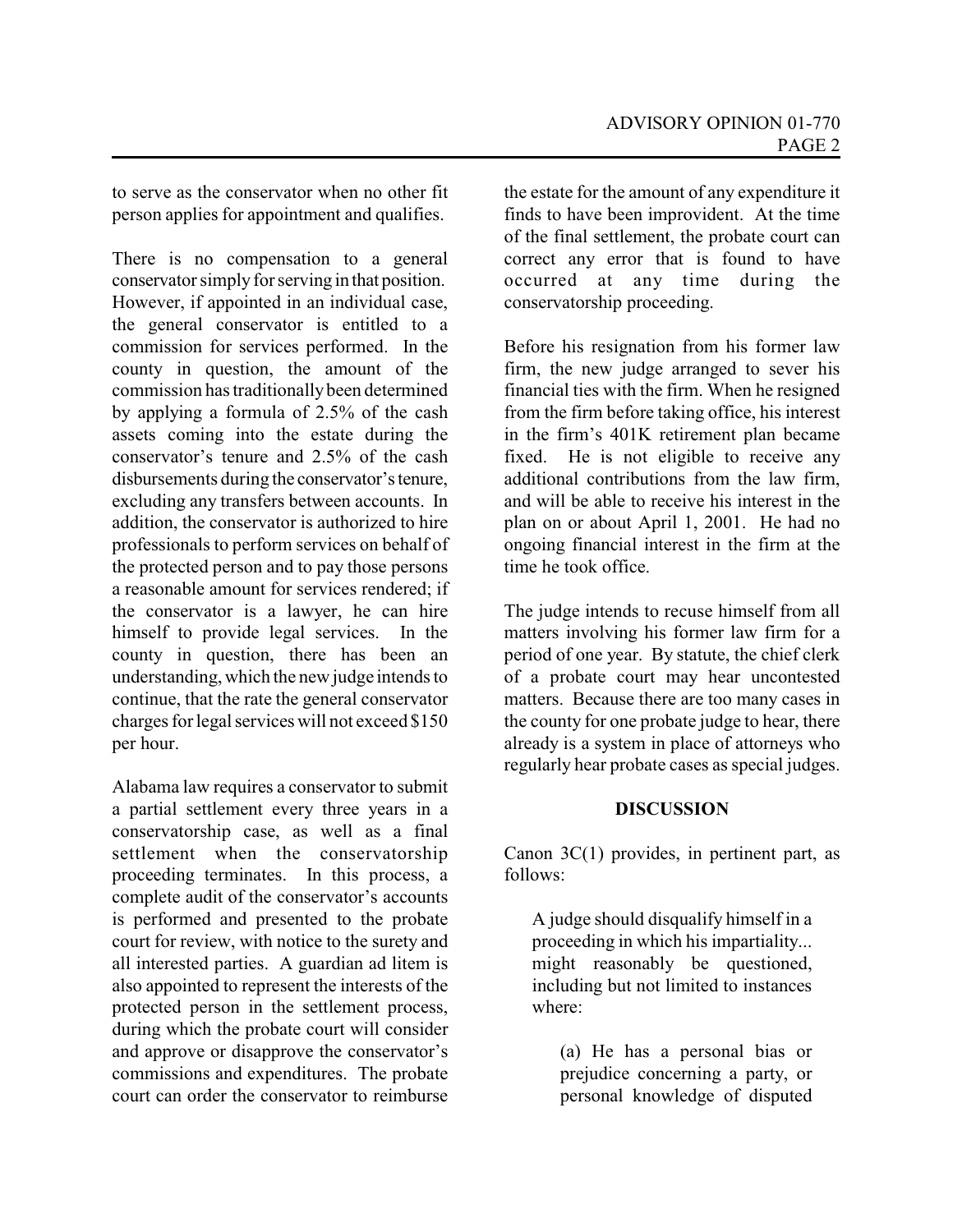evidentiary facts concerning the proceeding;

(b) He served as a lawyer in the matter in controversy, or a lawyer with whom he previously practiced law served during such association as a lawyer in the matter, or the judge or such lawyer has been a material witness concerning it; . . .

Under Canon 3C(1)(a), a judge is disqualified to hear any case in which he has an actual personal bias or prejudice concerning a party or personal knowledge of disputed evidentiary facts concerning the proceeding. This clearly would include cases where the judge has an actual bias or personal knowledge of disputed evidentiary facts arising from prior service as a party's guardian or federal fiduciary/payee.

The Commission has advised that a judge who previously served as a guardian ad litem in the matter in controversy is disqualified under Canon 3C(1)(b). Advisory Opinions 86-270, 86-285 and 87-306. In cases where the judge has previously acted as a lawyer in the matter in controversy, disqualification is required by the express terms of Canon  $3C(1)(b)$ . The Supreme Court of Alabama has given the phrase "matter in controversy" a rather broad definition. In *Rushing v. City of Georgiana*, 361 So.2d 11, 12 (1978), the Court held that cases involve the same "matter in controversy" where the same fact, event, course of events, circumstance, situation or question is relevant to both cases.

The Commission is of the opinion that the nature of the fiduciary relationship involved

also requires disqualification of the judge in cases where the matter in controversy was the subject of previous litigation while the judge served as the party's guardian or federal fiduciary/payee, even if the judge did not serve as a lawyer in the previous case. Canon 3C(1) requires disqualification of a judge whenever his impartiality might reasonably be questioned. The test under this canon is: "Would a person of ordinary prudence in the judge's position knowing all of the facts known to the judge find that there is a reasonable basis for questioning the judge's impartiality?" *In re Sheffield*, 465 So.2d 350, 356 (Ala. 1984). The question under Canon 3C(1) is not whether the judge is impartial in fact, but rather whether another person, knowing all of the circumstances, might reasonably question the judge's impartiality. *Ex parte Duncan*, 638 So.2d 1332, 1334 (Ala. 1994).

In AdvisoryOpinion 99-740, the Commission concluded under the general provision in Canon 3C(1) that a judge is disqualified from hearing cases in which former clients in unrelated matters appear for a period of two years from the time the representation ceased. The Commission noted that a two-year period is observed in the federal courts under an interpretation of the Code of Conduct for United States Judges, and found that such a period is appropriate under the Alabama Canons of Judicial Ethics. The Commission is of the opinion that the judge in this case is similarly disqualified to hear cases involving parties for whom he previously served as guardian or federal fiduciary/payee, whether or not he actually acted as the party's lawyer, for two years after the fiduciary relationship ceased.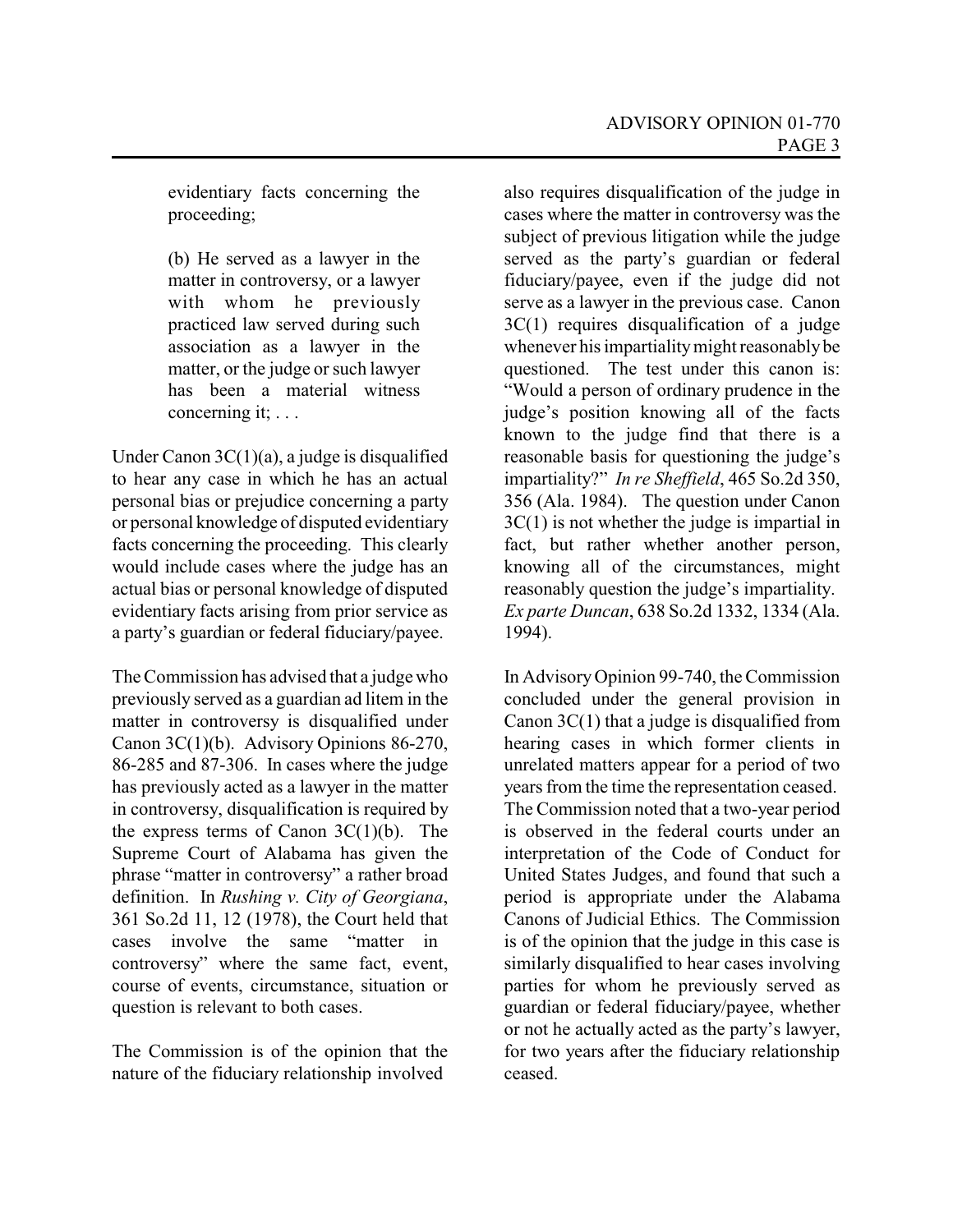Canon 3B(4) provides that a judge "should exercise his power of appointment only on the basis of merit, avoiding nepotism and favoritism." Canon 2A requires a judge to "conduct himself at all times in a manner that promotes public confidence in the integrity and impartiality of the judiciary."

The new judge has divested himself of all financial interest in his former law firm, and it is the Commission's understanding that there are no remaining financial obligations between the judge and the firm other than the judge's already fixed interest in the firm's 401K plan. The person being considered for appointment as the general conservator had previously been selected to serve in this capacity by the former probate judge, and there is no reason to believe that he is not fully qualified to continue to discharge the responsibilities of the position. Under the facts presented, the Commission finds no conflict between reappointment of this attorney and the provisions of Canons 2A and 3B(4).

The Commission has also considered whether the proposed appointment would cause inappropriate disqualification of the judge to hear cases. In Advisory Opinion 98-707, the Commission advised a judge that the canons prohibited her from hiring as her bailiff the mother-in-law of a local attorneywhere, under the facts presented, such employment would causemore than occasional disqualification of the judge.

The proposed appointment will cause disqualification of the judge to hear some cases. Under Canon  $3C(1)(b)$ , the judge may not hear cases in which the attorney in question served as a lawyer while the judge

practiced law with the same firm. Any such cases related to the general conservator position would only be those which arose during the approximately two-month period that the attorney served as general conservator before the judge resigned from the firm.

The judge has also stated an intention to recuse himself from all cases involving his former firm for a period of one year. While this will result in the judge not hearing cases involving the proposed appointee for this period, this is not expected to cause any disruption in the functioning of the probate court. Uncontested matters may be heard by the chief clerk, and other cases can be handled through the system of special judges alreadyin place to handle the large volume of cases in the county. While not required by the canons, it certainly is in keeping with the spirit and goals of Canons 1 and 2A for a new judge to refrain from hearing cases involving his former firm for a period of time after taking office where this is feasible and consistent with the proper functioning of the court.

#### **REFERENCES**

Alabama Advisory Opinions 86-270, 86-285, 87-306, 98-707, and 99-740.

AlabamaCanons of Judicial Ethics, Canons 1, 2A,  $3B(4)$ ,  $3C(1)$ ,  $3C(1)(a)$ , and  $3C(1)(b)$ .

*Ex parte Duncan*, 638 So.2d 1332 (Ala. 1994).

*In re Sheffield*, 465 So.2d 350 (Ala. 1984).

*Rushing v. City of Georgiana*, 361 So.2d 11 (1978).